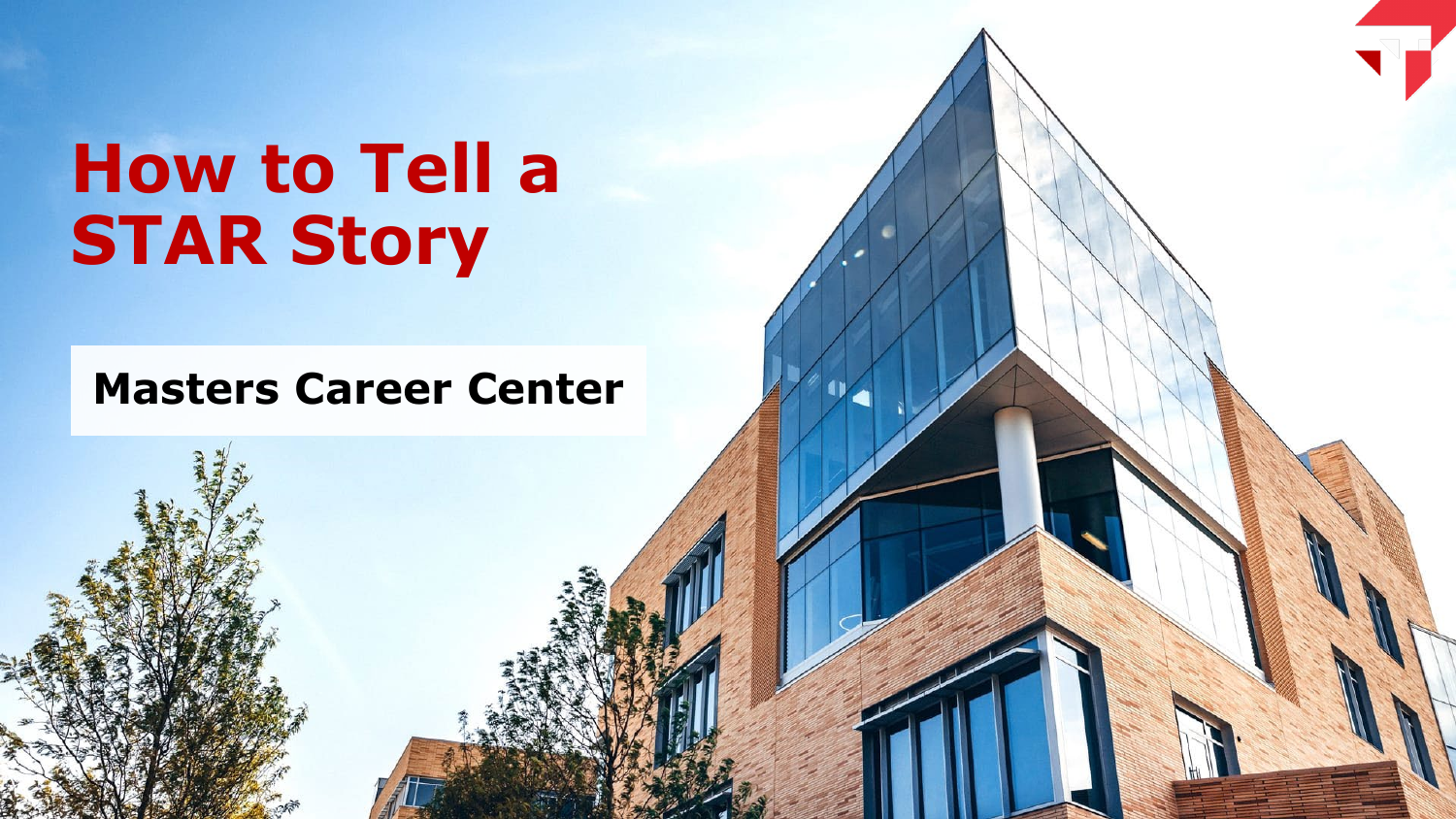### **Introduction**



The **STAR** (**S**ituation, **T**ask, **A**ction, **R**esult) story format is widely and successfully used by MBA students to develop convincing responses to **Behavioral Interview Questions**.

Most recruiters emphasize **Behavioral Interview Questions** because they believe that the best predictor of how you will handle a particular situation in the future is how you handled it in the past.

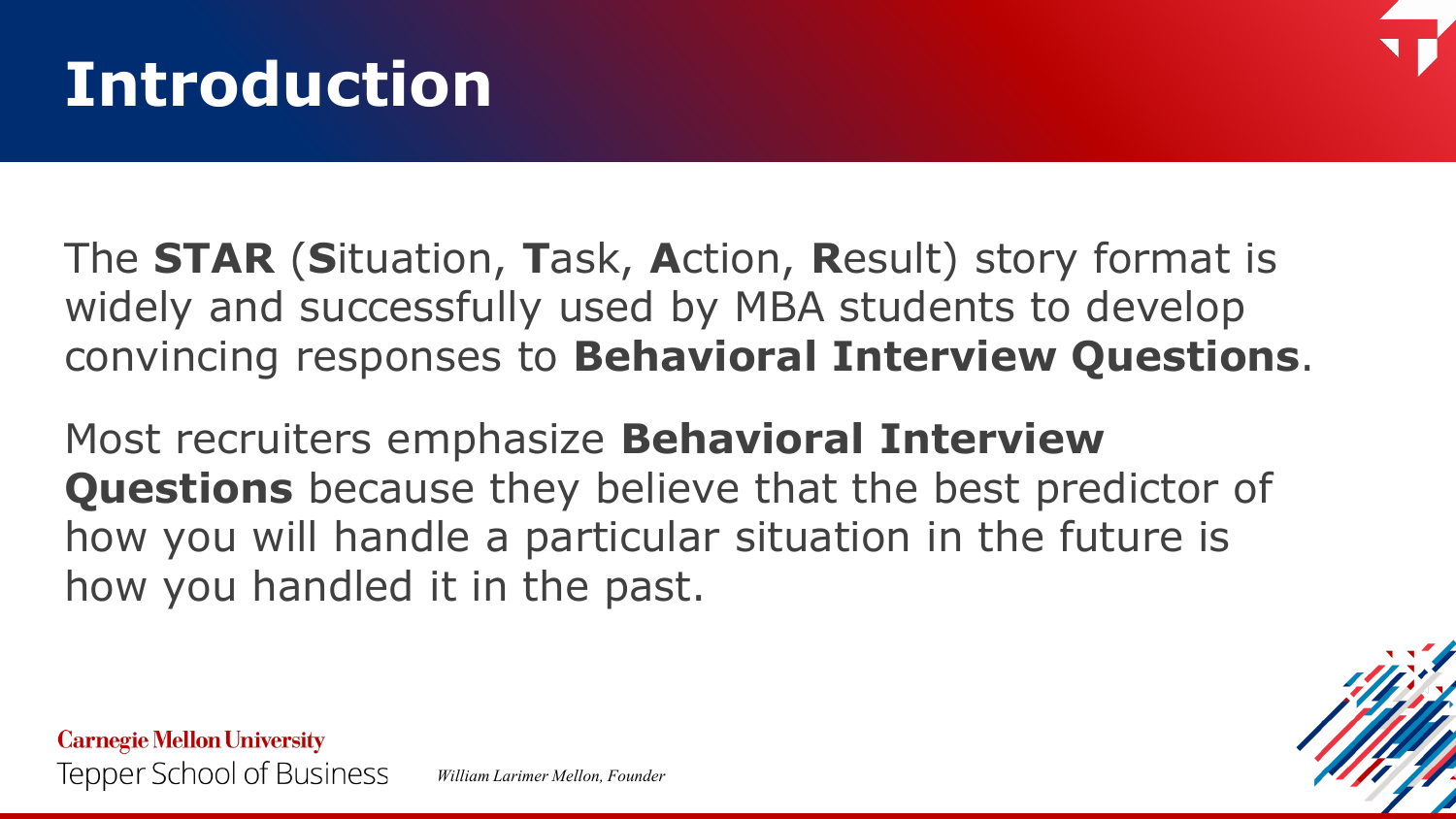## **Sample Behavioral Questions**

"Tell me about a time when you were given an assignment with an impossible deadline."

"Tell me about an example of your leadership or project management experience."

"Describe a time in which you were able to use your analytical skills to solve a business problem."

"Have you ever had to work with a difficult colleague?" \*

"Do you have any experience with solving a complex problem for a client?"  $*$ 

**\***(Hint: the recruiter **is not** expecting a Yes/No answer to questions like these. This **is** an invitation for you to sell yourself by telling a story. If your prior role was not client facing, consider drawing an analogy that compares an internal constituency that you served to an outside client, and then explain how you met that constituency's needs by solving their problem(s)).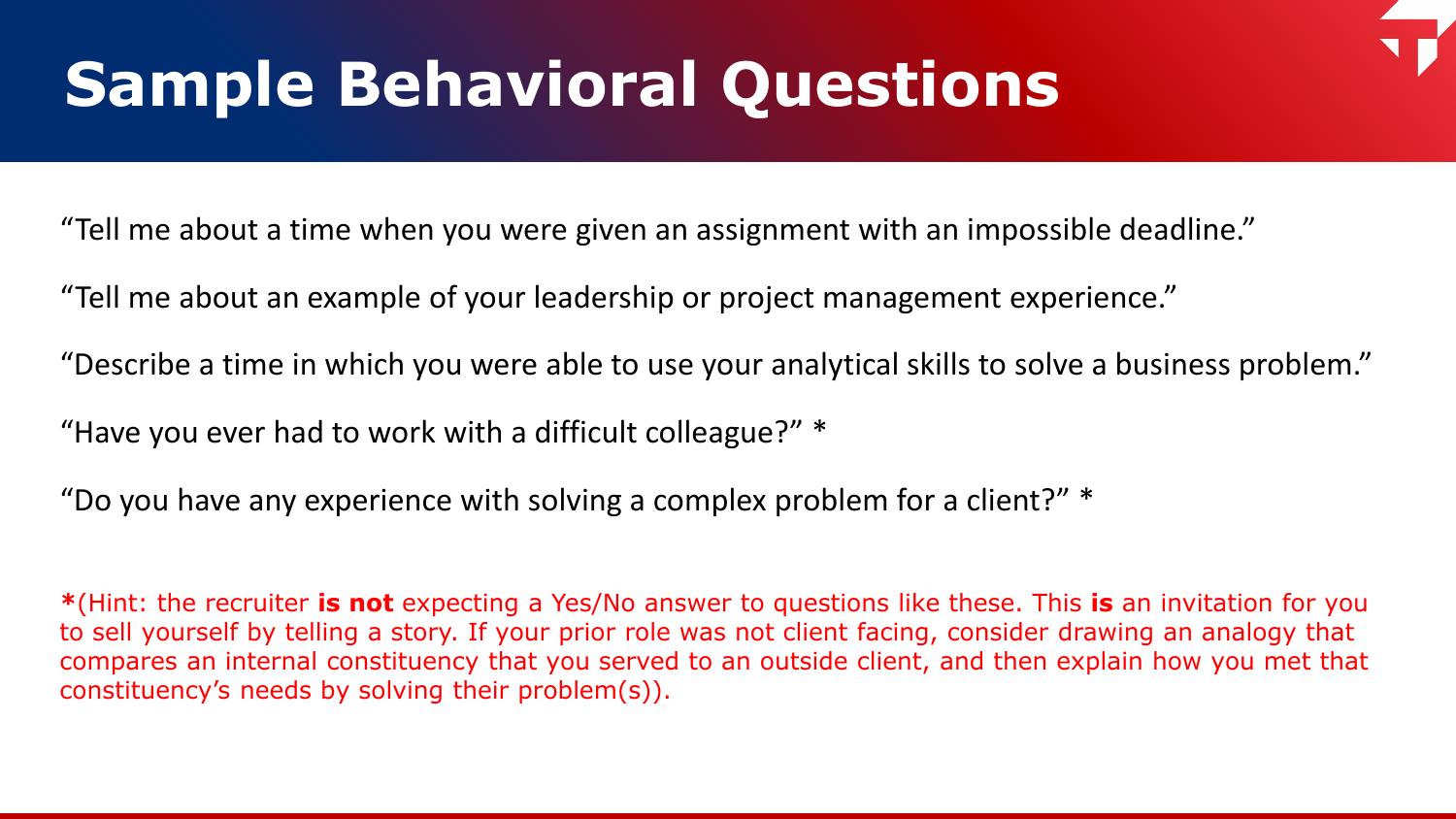### **Correct Form of Response to Behavioral Interview Questions**

### • Use the **STAR** story format

- o **S**—Situation (20%)
- o **T**—task (10%)
- o **A**—Action (60%)
- o **R**—Result (10%)
- Be brief (typically around 2 minutes... not more than 3 minutes)
- Focus on YOUR actions (but remember that companies that emphasize teamwork, may want you to touch on some teamrelated points, as well in answering some behavioral questions)
- Clearly identify the results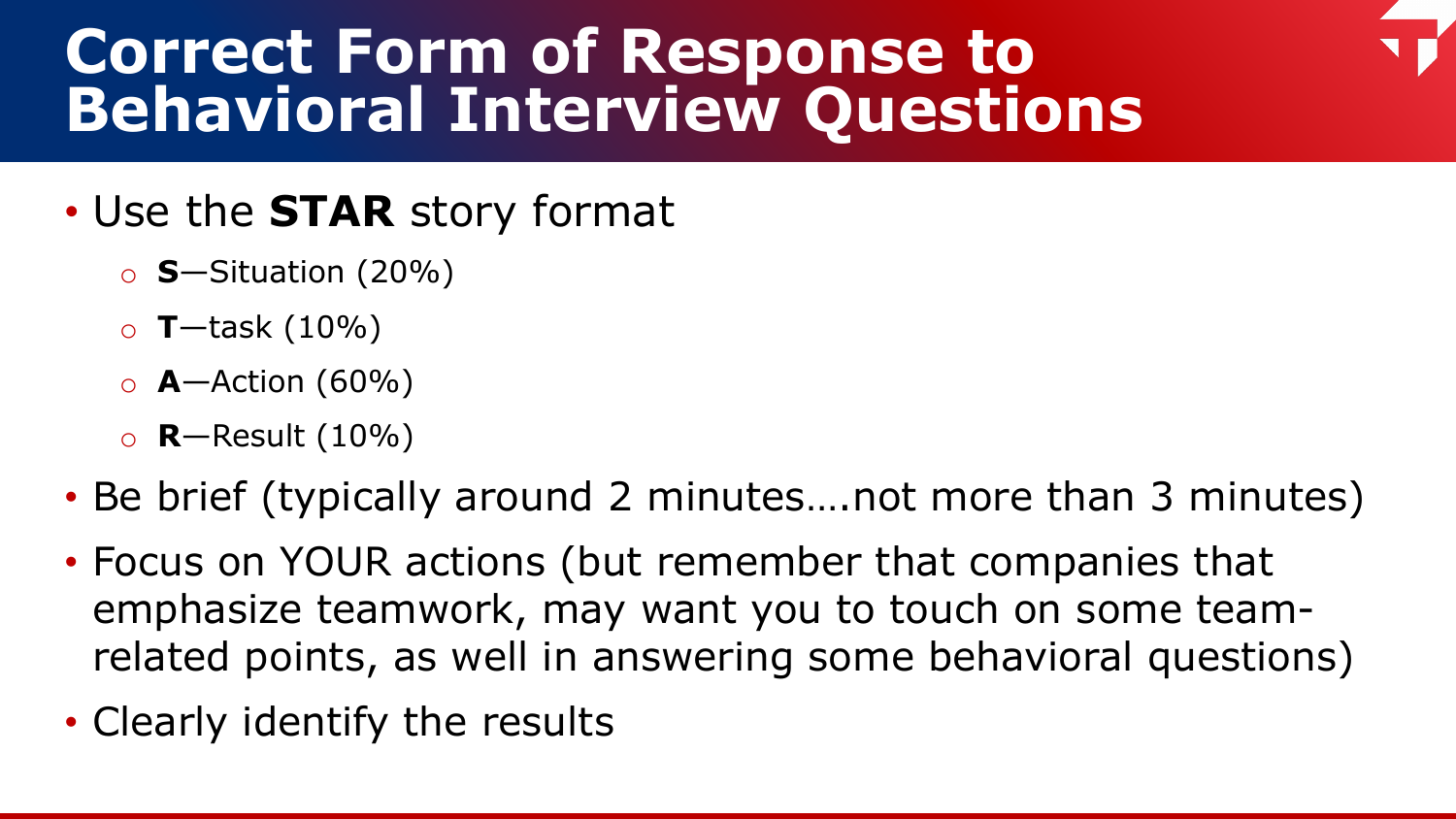### **STAR** Components

#### **Situation**

- Set the stage for the story
- Provide relevant background
- Ideally 2-3 sentences

#### **Task**

- Your mission
- Bridge between story and interviewer question

#### **Action (not necessarily all of these)**

- Steps YOU\* took. For example:
	- Establishing Team Responsibilities + Project Timeline
	- Collecting Data + Analytics
	- Drawing Conclusions
	- Communicating
	- Gaining Buy-in
	- Implementing Solutions

\* Again, focus on your actions but use your judgment with respect to identifying the subset of companies and questions that are also seeking insight into your ability to work in teams.

#### **Result**

- What you accomplished
- How it relates to the interviewer's question
- Is your result quantifiable?
- Re-emphasize your skillset. Why? Because, like it or not, you are required to sell yourself at every point in an interview.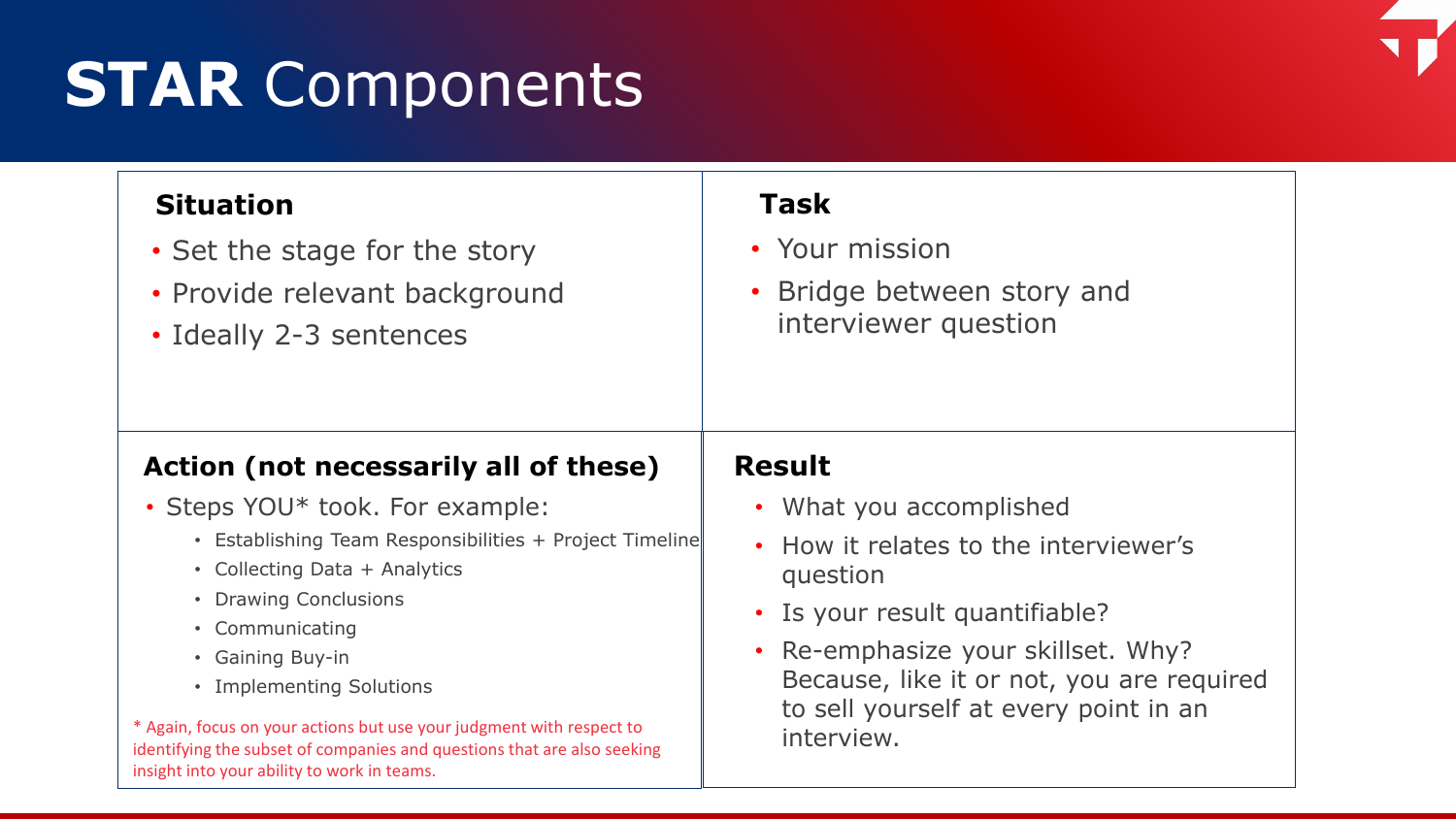## **Work on Your Stories**

- Develop 6-10 **written** STAR stories (and practice delivering them in 2-3 minutes) on topics including:
	- o Problem Solving
	- o Leadership
	- o Teamwork
	- o Technical Project/Challenge
	- o Difficult Situation
	- o Project Management
- Depending on your experience, your personal style of communication and the components of each story, you may want to write/tell specific STAR stories in either a:
	- o **Highly Structured** format, which labels each part of the story by its respective STAR component (e.g. "The Situation was…" and "First, I analyzed…"); or
	- o **Conversational** style, which follows the same pattern, but does not rigidly label and/or number each component part of the story.
	- o An example of each version of STAR story is presented on the following page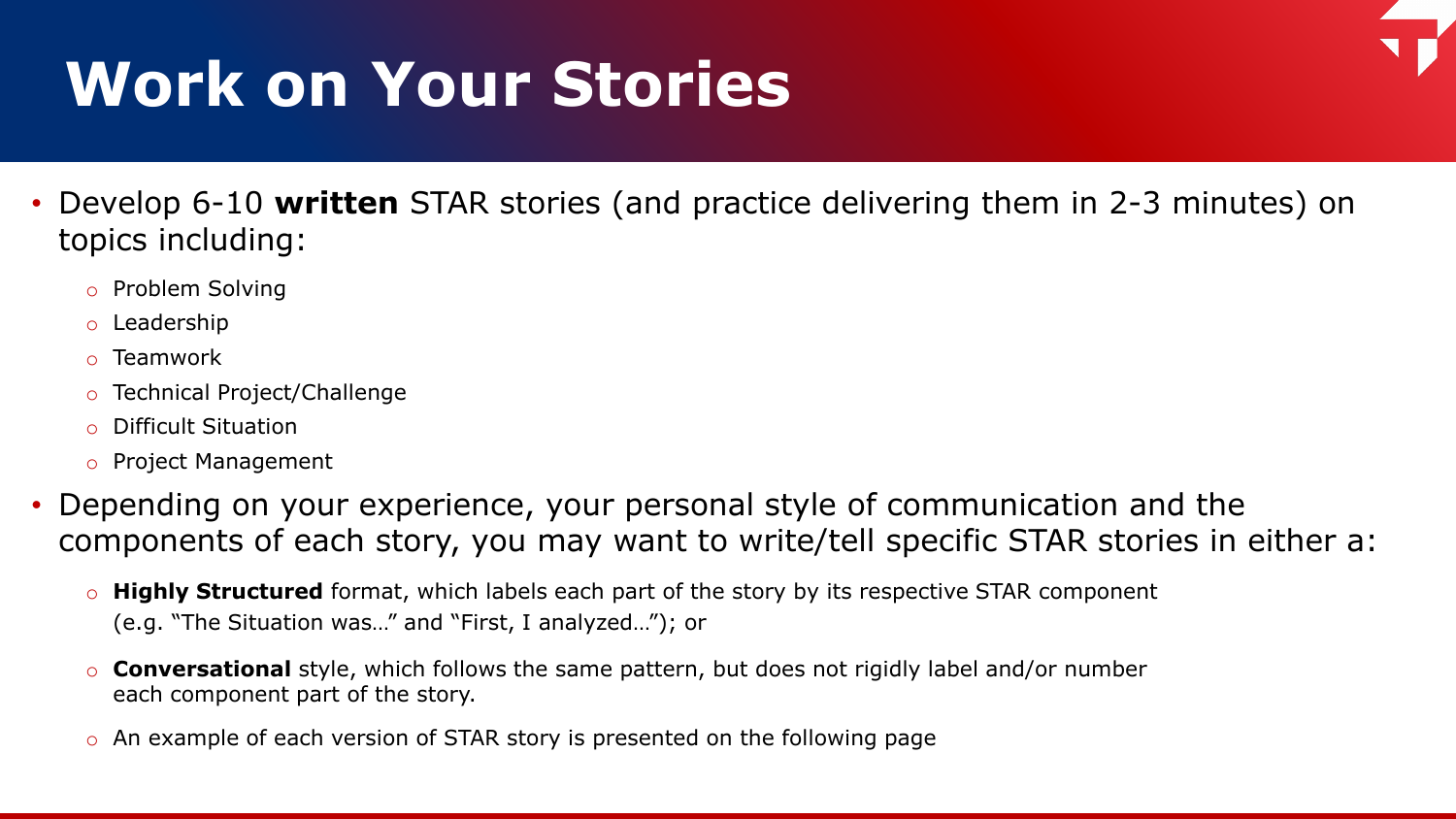## **Examples of Good STAR stories**

|                         | Describe a time when you had to use your analytical skills to solve a<br>complex problem:                                                                                                                                                                                                                                                                                                                                                                                                                                                                                  | Describe a time you had to use your leadership skills<br>unexpectedly:                                                                                                                                                                                                                                                                                                                                                               |  |
|-------------------------|----------------------------------------------------------------------------------------------------------------------------------------------------------------------------------------------------------------------------------------------------------------------------------------------------------------------------------------------------------------------------------------------------------------------------------------------------------------------------------------------------------------------------------------------------------------------------|--------------------------------------------------------------------------------------------------------------------------------------------------------------------------------------------------------------------------------------------------------------------------------------------------------------------------------------------------------------------------------------------------------------------------------------|--|
| <b>Situation</b><br>10% | The situation began when my company's new COO suspected that our inventory system was<br>inefficient, so she put me in charge of proposing a new system.                                                                                                                                                                                                                                                                                                                                                                                                                   | During my first year with the company, I was given the project manager role for a<br>critical client account after the long-term project manager suddenly became ill.                                                                                                                                                                                                                                                                |  |
| <b>Task</b><br>20%      | My task was to thoroughly assess the company's current processes as well as its existing and<br>prospective needs, currently available solutions and finally to gain buy-in on a solution across<br>multiple business units. So I basically had to apply my analytical skills across a range of<br>variables to complete this complex task.                                                                                                                                                                                                                                | My first priority was to win the confidence of both my team and the client by<br>creating a roadmap that we could all follow to the successful completion of the<br>project. Once agreed, I needed to make sure that everyone followed the specified<br>steps required to meet the client's objectives.                                                                                                                              |  |
| <b>Action</b><br>60%    | First, I looked at the situation to identify the issues and options, such as:<br>What are the company needs? What are the key features that are missing/needed?<br>Are the processes and needs similar across business units and geographies? What is<br>the budget? What are current industry best practices and what are the currently<br>available solutions (or do we have to develop something from scratch)? Which options<br>are flexible?                                                                                                                          | I began by calling a team meeting to develop a list of project deliverables along<br>with a time and responsibility schedule.<br>I identified, reviewed and assigned each task to a responsible team member<br>to ensure accountability<br>These steps gained broad team buy-in and ensured that we had the right<br>people and resources needed/allocated to meet each milestone                                                    |  |
|                         | Second, I organized and analysed the issues and related data; drafted our required<br>specifications, met with vendors; and then drew up detailed comparisons and preliminary<br>conclusions. Specifically, I compared data points of key features, licensing agreements, costs,<br>fit with existing company technology, procedures, etc.                                                                                                                                                                                                                                 | Next, I reviewed my proposed plan of action with my manager. Following his<br>approval, I met with the client to make sure that were addressing all of his<br>concerns. I returned to my team where we made some final adjustments based<br>on client feedback.                                                                                                                                                                      |  |
|                         | Third, I knew my recommendation would affect a lot of people so I presented my analysis to<br>key stakeholders in order to incorporate their feedback into my proposed solution.<br>I solicited input from Ops team leaders throughout the company as well as from the<br>Finance team, and IT<br>Working with this team of key stakeholders made the difference between delivering a<br>good result and a great one, because I was able to use their advice to adjust and<br>finalize my conclusions, including detailed system requirements and my proposed<br>solution. | All of this took place within one week of my taking the lead on the project. We<br>quickly launched the execution of the project and moved forward. Throughout the<br>3 month execution phase, I held weakly meetings with team members to keep<br>everyone focused and motivated and to further adjust resources if needed. These<br>meetings were complemented by bi-weekly client meetings to assure his ongoing<br>satisfaction. |  |
|                         | Fourth, I gained buy-in among the key functional business unit leaders and then made the<br>final recommendation to the COO who later approved my entire plan.                                                                                                                                                                                                                                                                                                                                                                                                             | In the end, the project was delivered on time and the client was completely<br>satisfied.                                                                                                                                                                                                                                                                                                                                            |  |
| <b>Result</b><br>10%    | As a result of applying my analytical skills to this complex task, I was able to identify existing<br>system shortcomings and to resolve them by recommending a comprehensive solution<br>capable of being delivered quickly and 20% below budget.<br><b>HIGHLY STRUCTURED</b>                                                                                                                                                                                                                                                                                             | So, because of my leadership skills, I was able to step into a challenging situation<br>and lead my team to a final result that met the high standards of both my company<br>and our key client.<br><b>CONVERSATIONAL</b>                                                                                                                                                                                                            |  |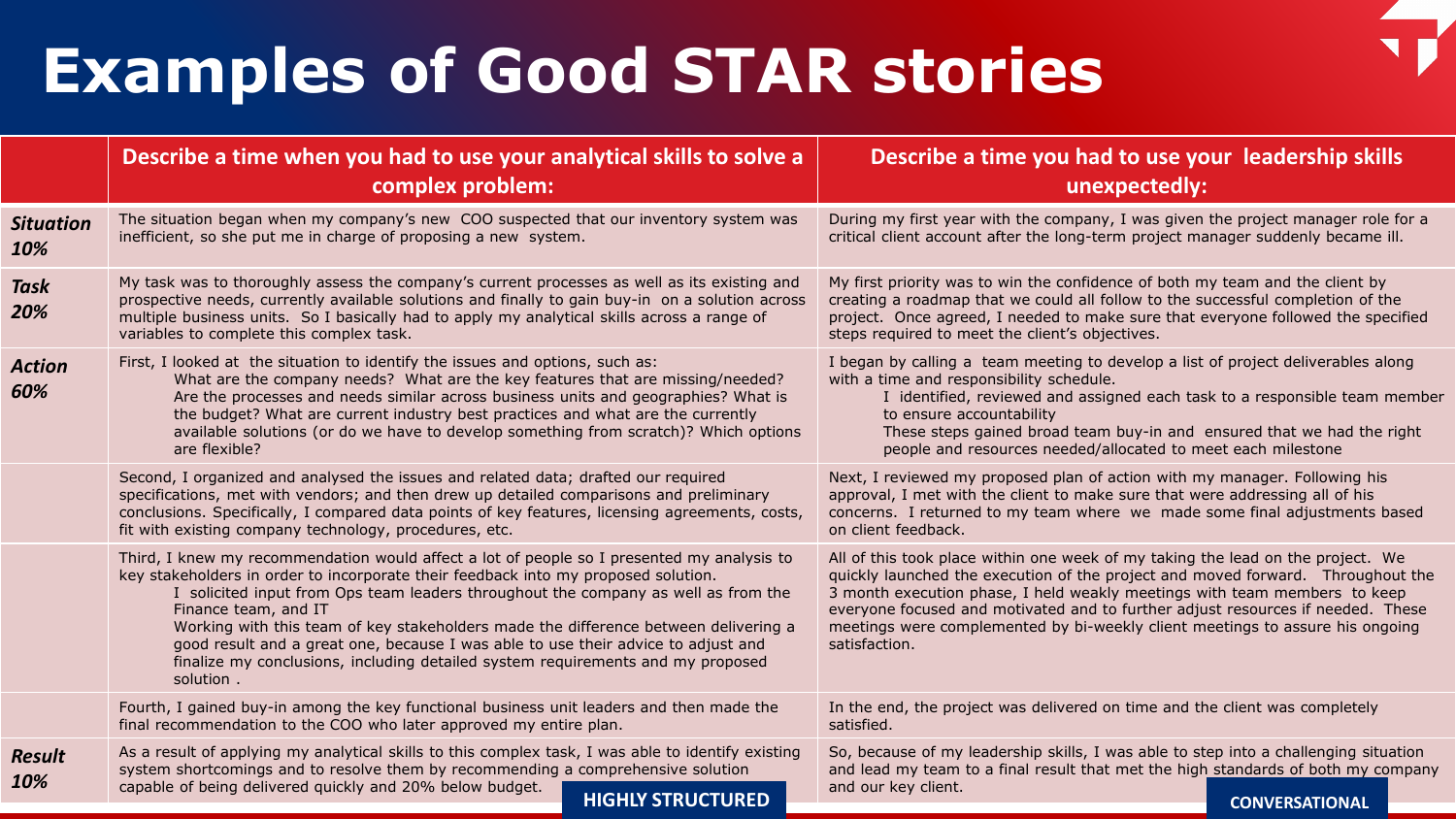### **Example of BAD STAR Story (with adjacent better version)**

|                         | Describe a time when you had to use your leadership skills<br>unexpectedly:                                                                                                                                                                                                                                                                                                                                                                                                     | Describe a time you had to use your leadership skills<br>unexpectedly:                                                                                                                                                                                                                                                                                                                                                            |
|-------------------------|---------------------------------------------------------------------------------------------------------------------------------------------------------------------------------------------------------------------------------------------------------------------------------------------------------------------------------------------------------------------------------------------------------------------------------------------------------------------------------|-----------------------------------------------------------------------------------------------------------------------------------------------------------------------------------------------------------------------------------------------------------------------------------------------------------------------------------------------------------------------------------------------------------------------------------|
| <b>Situation</b><br>10% | About a year ago I got the opportunity to lead a project after my manager<br>became ill. I was not technically a "manager" yet, so this was a pretty big deal<br>that I took very seriously.                                                                                                                                                                                                                                                                                    | During my first year with the company, I was given the project manager role for a<br>critical client account after the long-term project manager suddenly became ill.                                                                                                                                                                                                                                                             |
| <b>Task</b><br>20%      | I had to quickly take charge in order to make sure that everyone pulled their<br>weight on the project. Meeting this deadline was important because the guy we<br>had to deal with on the client side had a reputation for being difficult to work<br>with.                                                                                                                                                                                                                     | My first priority was to win the confidence of both my team and the client by creating a<br>roadmap that we could all follow to the successful completion of the project. Once<br>agreed, I needed to make sure that everyone followed the specified steps required to<br>meet the client's objectives.                                                                                                                           |
| <b>Action</b><br>60%    | First, I looked at the situation and decided to split the work evenly among the<br>team members. This was difficult because some of the team members were<br>technically pretty weak and like, I would have to stay on top of them to make<br>sure that they met their deliverables.                                                                                                                                                                                            | I began by calling a team meeting to develop a list of project deliverables along with a<br>time and responsibility schedule.<br>I identified, reviewed and assigned each task to a responsible team member to<br>ensure accountability<br>These steps gained broad team buy-in and ensured that we had the right people<br>and resources needed/allocated to meet each milestone                                                 |
|                         | Then, I tried to get approval from my manager and the client. It took a while to<br>explain the situation to my manager because he was not very technical, but he<br>had confidence in my abilities and eventually got on board. Unfortunately, the<br>client had additional requests. I was not able to convince the client that his<br>changes would delay project completion, so I had to return to my office and<br>give everyone on the project their revised work orders. | Next, I reviewed my proposed plan of action with my manager. Following his approval, I<br>met with the client to make sure that were addressing all of his concerns. I returned to<br>my team where we made some final adjustments based on client feedback.                                                                                                                                                                      |
|                         | Third, despite the client's continued requests and changes, I was successfully<br>moving things forward. I personally worked late nights and weekends to pick<br>up the slack of some of my less motivated team members.  Through these<br>exceptional efforts, I actually met the deadline after 3 months of hard work.                                                                                                                                                        | All of this took place within one week of my taking the lead on the project. We quickly<br>launched the execution of the project and moved forward. Throughout the 3 month<br>execution phase, I held weakly meetings with team members to keep everyone focused<br>and motivated and to further adjust resources if needed. These meetings were<br>complemented by bi-weekly client meetings to assure his ongoing satisfaction. |
|                         |                                                                                                                                                                                                                                                                                                                                                                                                                                                                                 | In the end, the project was delivered on time and the client was completely satisfied.                                                                                                                                                                                                                                                                                                                                            |
| <b>Result</b><br>10%    | So because of my leadership skills, this important project was completed.<br><b>BAD</b>                                                                                                                                                                                                                                                                                                                                                                                         | So, because of my leadership skills, I was able to step into a challenging situation and<br>lead my team to a final result that drove revenues 10% higher and met the high<br>standards of both my company and our key client.<br><b>BETTER</b>                                                                                                                                                                                   |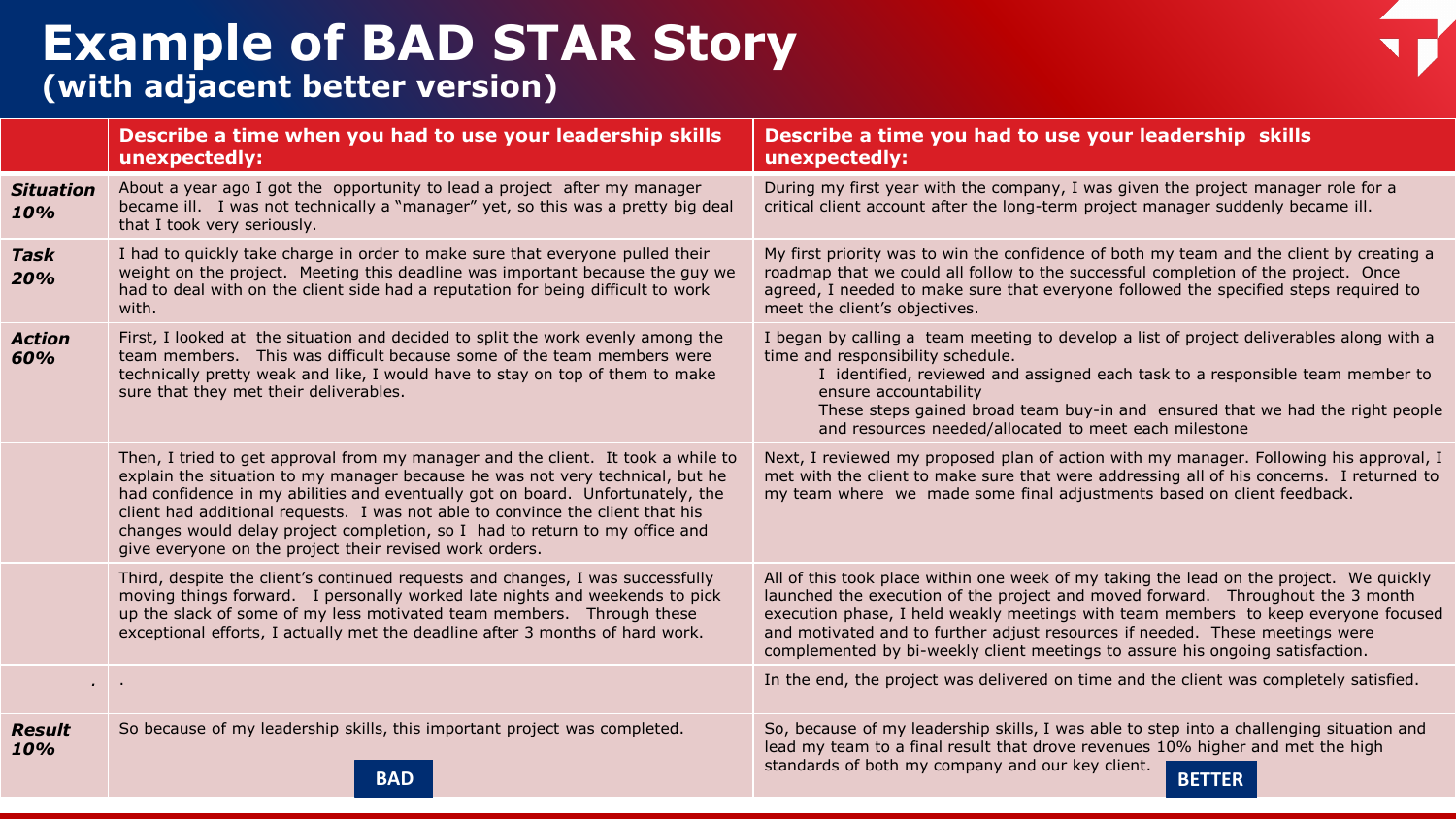### **Example of Bad STAR Story (with adjacent list of flaws)**

|                         | Describe a time when you had to use your<br>leadership skills unexpectedly:                                                                                                                                                                                                                                                                                                                                                                                                        | SO WHAT'S WRONG WITH THIS SECTION?                                                                                                                                                                                                                                                                                                                                                                                                                                                                              |
|-------------------------|------------------------------------------------------------------------------------------------------------------------------------------------------------------------------------------------------------------------------------------------------------------------------------------------------------------------------------------------------------------------------------------------------------------------------------------------------------------------------------|-----------------------------------------------------------------------------------------------------------------------------------------------------------------------------------------------------------------------------------------------------------------------------------------------------------------------------------------------------------------------------------------------------------------------------------------------------------------------------------------------------------------|
| <b>Situation</b><br>10% | About a year ago I got the opportunity to lead a project after my<br>manager became ill. I was not technically a "manager" yet, so this<br>was a pretty big deal that I took very seriously.                                                                                                                                                                                                                                                                                       | 1) Informal/bad grammar ("got").<br>2) 2) Focus on your roles and accomplishments, NOT your title.                                                                                                                                                                                                                                                                                                                                                                                                              |
| <b>Task</b><br>20%      | I had to quickly take charge in order to make sure that everyone<br>pulled their weight on the project. Meeting this deadline was<br>important because the guy we had to deal with on the client side<br>had a reputation for being difficult to work with.                                                                                                                                                                                                                        | 1) Be careful about criticizing a client. This is not a "tell me about a difficult client" question.<br>Describing the client as being "demanding" and/or "having high expectations" would be more<br>constructive without raising red flags regarding how you work with and view others.                                                                                                                                                                                                                       |
| <b>Action</b><br>60%    | First, I looked at the situation and decided to split the work<br>evenly among the team members. This was difficult because<br>some of the team members were technically pretty weak and like,<br>I would have to stay on top of them to make sure that they met<br>their deliverables.                                                                                                                                                                                            | 1) This description of splitting the work does not recognize/address relative strengths among<br>your team members and shows immaturity as a leader.<br>2) Describing colleagues as "pretty weak" is pretty lame. More nuanced language (e.g. "some<br>of my team members were less experienced") is more constructive and also affirms your<br>relative seniority in this specific situation.<br>3) Informal/bad grammar ("like")<br>4) Additional detail (more specific steps taken) would enhance the story. |
|                         | Then, I tried to get approval from my manager and the client. It<br>took a while to explain the situation to my manager because he<br>was not very technical, but he had confidence in my abilities and<br>eventually got on board. Unfortunately, the client had additional<br>requests. I was not able to convince the client that his changes<br>would delay project completion, so I had to return to my office<br>and give everyone on the project their revised work orders. | 1) If you must use the structured approach to STAR stories, stick with it (don't jump from<br>"First" to "Third").<br>2) Be careful about how you describe your manager (potential red flag)<br>3) The overall tone of this section (and the next) suggests that you have an aversion to<br>challenges. Re-word to make it clear that, in the end, you are up for (and excited to<br>tackle) any challenge.                                                                                                     |
|                         | Third, despite the client's continued requests and changes, I was<br>successfully moving things forward. I personally worked late<br>nights and weekends to pick up the slack of some of my less<br>motivated team members. Through these exceptional efforts, I<br>actually met the deadline after 3 months of hard work.                                                                                                                                                         | 1) "I, I, I (or me, me, me)" What does this really say about your leadership (and/or<br>teamwork) skills?<br>2) You criticized your client and teammates earlier in this story, definitely do not do it again.<br>Criticism is occasionally acceptable (to provide context for certain stories), but you rarely<br>need to repeat it.                                                                                                                                                                           |
| <b>Result</b><br>10%    | So because of my leadership skills, this important project was<br>completed.                                                                                                                                                                                                                                                                                                                                                                                                       | 1) That's it?????? Was the client satisfied? Was your manager happy? Did you get a<br>glowing review or promotion? Can you quantify results?<br>2) Your concluding remarks should specifically reference the target behavior (leadership).                                                                                                                                                                                                                                                                      |